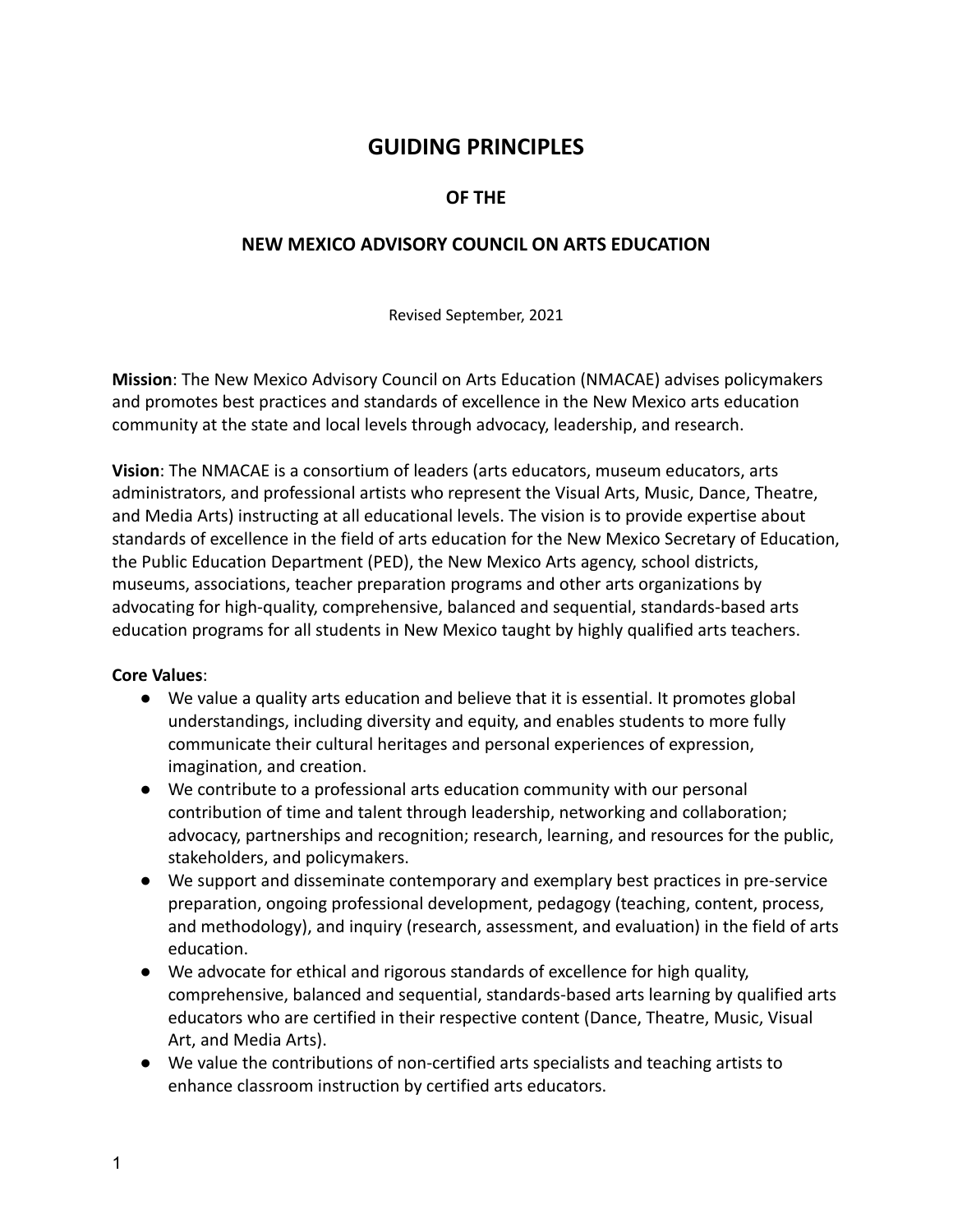● We are committed to diversity, equity, inclusion, and accessibility (DEIA) in Arts Education. We are actively working towards understanding and implementing DEIA on the council and within our respective communities. Please see posted DEIA statement for more details.

## **ARTICLE I**

This organization is known as the New Mexico Advisory Council on Arts Education.

#### **ARTICLE II**

- Section 1. The New Mexico Advisory Council on Arts Education was established to advise the New Mexico Public Education Department and the New Mexico Secretary of Education in partnership with New Mexico Arts, the state arts agency, in 2001.
- Section 2. The purpose of the New Mexico Advisory Council on Arts Education is to advise the Public Education Department, the New Mexico Secretary of Education and New Mexico Arts on matters involving programming, policy, long and short range plans, and standards or criteria for initiating and evaluating arts education programs.
- Section 3. The council will promote partnerships among various groups, institutions and organizations capable of assisting local districts in carrying out their responsibility of implementing quality arts education.
- Section 4. The council members will, whenever possible, serve in a liaison capacity between their constituents and various aspects of arts education at the national, state, and local level.

#### **ARTICLE III**

- Section 1. The membership of the New Mexico Advisory Council on Arts Education will be appointed by the Council.
- Section 2. Appointees will represent:
	- A. Teachers, Principals, Superintendents and other public, private, and tribal school employees.
	- B. Teachers and administrators from state, tribal, public and private institutions of higher education.
	- C. Representatives of professional and community organizations that support and encourage arts education.
	- D. Artists from throughout the State of New Mexico interested in arts education.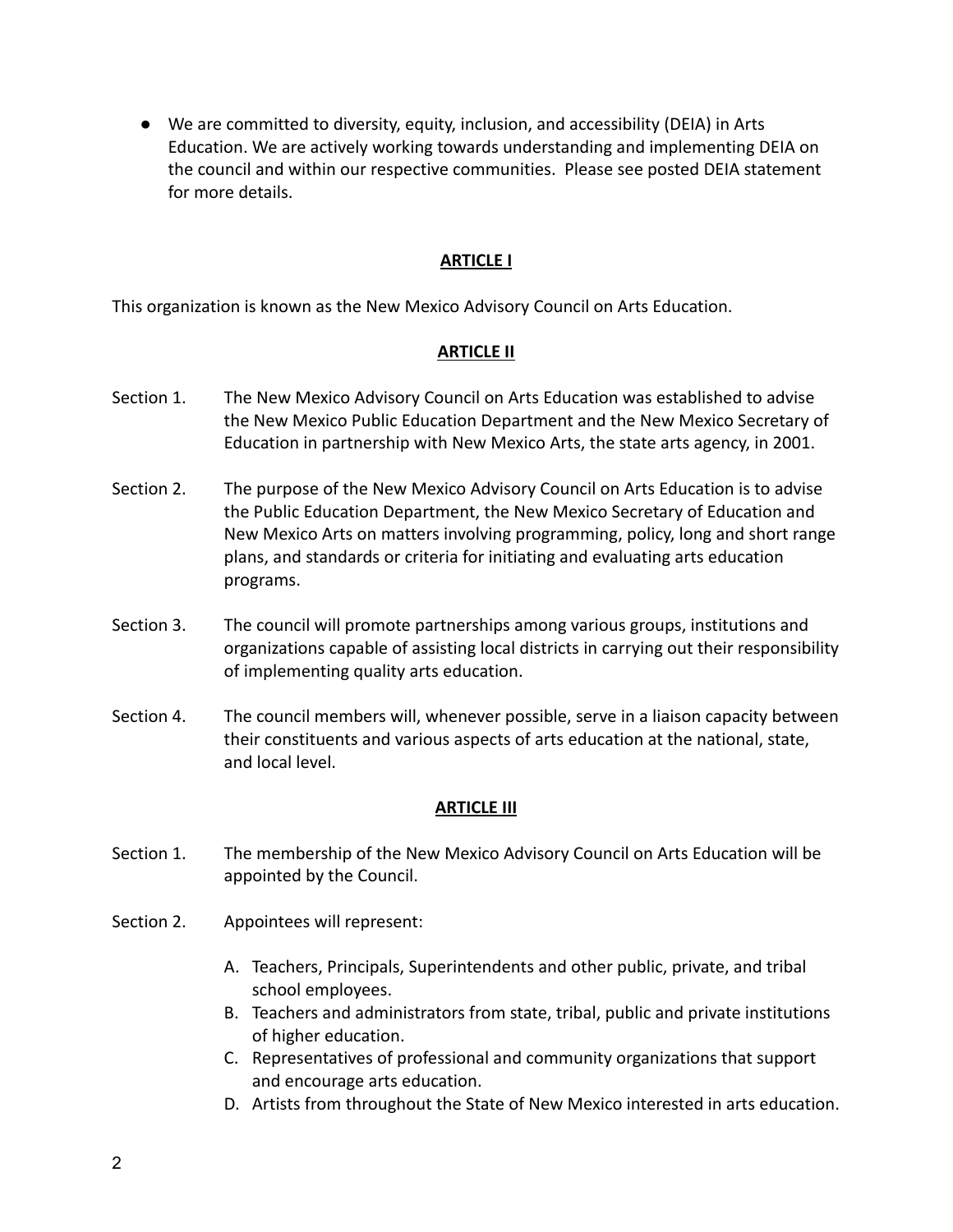- E. Ex-officio representatives (non-voting) from the New Mexico Public Education Department and New Mexico Arts.
- Section 3. The terms of membership will be three years, beginning July 1 and ending on June 30. Council members may serve consecutive terms.
- Section 4. To assure continuity within the Council, one-third of the Council's membership will be appointed each year, except for the first year.
- Section 5. The Council will accept proxies, if a member has an unavoidable conflict and cannot be in attendance for a meeting. In the event that a committee member does not send a proxy or attend at least half of the scheduled meetings annually, it will be assumed that the member has resigned his/her appointment. The Chair and Chair-elect will make another appointment for the duration of that member's unexpired term.
- Section 6. In the event a Council member's appointment is vacated before its expiration, another appointment will be made for the duration of that member's unexpired term.

#### **ARTICLE IV**

- Section 1. The officers of the New Mexico Advisory Council on Arts Education will be a Chair and Chair-elect, Secretary, and Past-Chair. (A staff member of the Public Education Department will be appointed to service as the Council's liaison for purposes of communication.)
- Section 2. The Chair and Chair-elect will perform the following duties:
	- A. Assist in the establishment of an agenda for, convene, and preside over all scheduled Council meetings;
	- B. Maintain contact with the Public Education Department;
	- C. Monitor and enforce the Guiding Principles of the Council;
	- D. Represent the Council at appropriate functions or between meetings; and
	- E. Create standing or ad hoc committees according to need.
- Section 3. The Chair-elect will serve in the absence of the Chair.
- Section 4. The Past-Chair will serve as an advisor to the Chair and Chair-elect.
- Section 5. The Chair, Chair-elect, and Past Chair will fulfill the duties of their offices for not more than a two-year consecutive term through the course of appointment to the Council. (A Chair or Chair-elect's term may be extended until a successor has been selected and installed.)